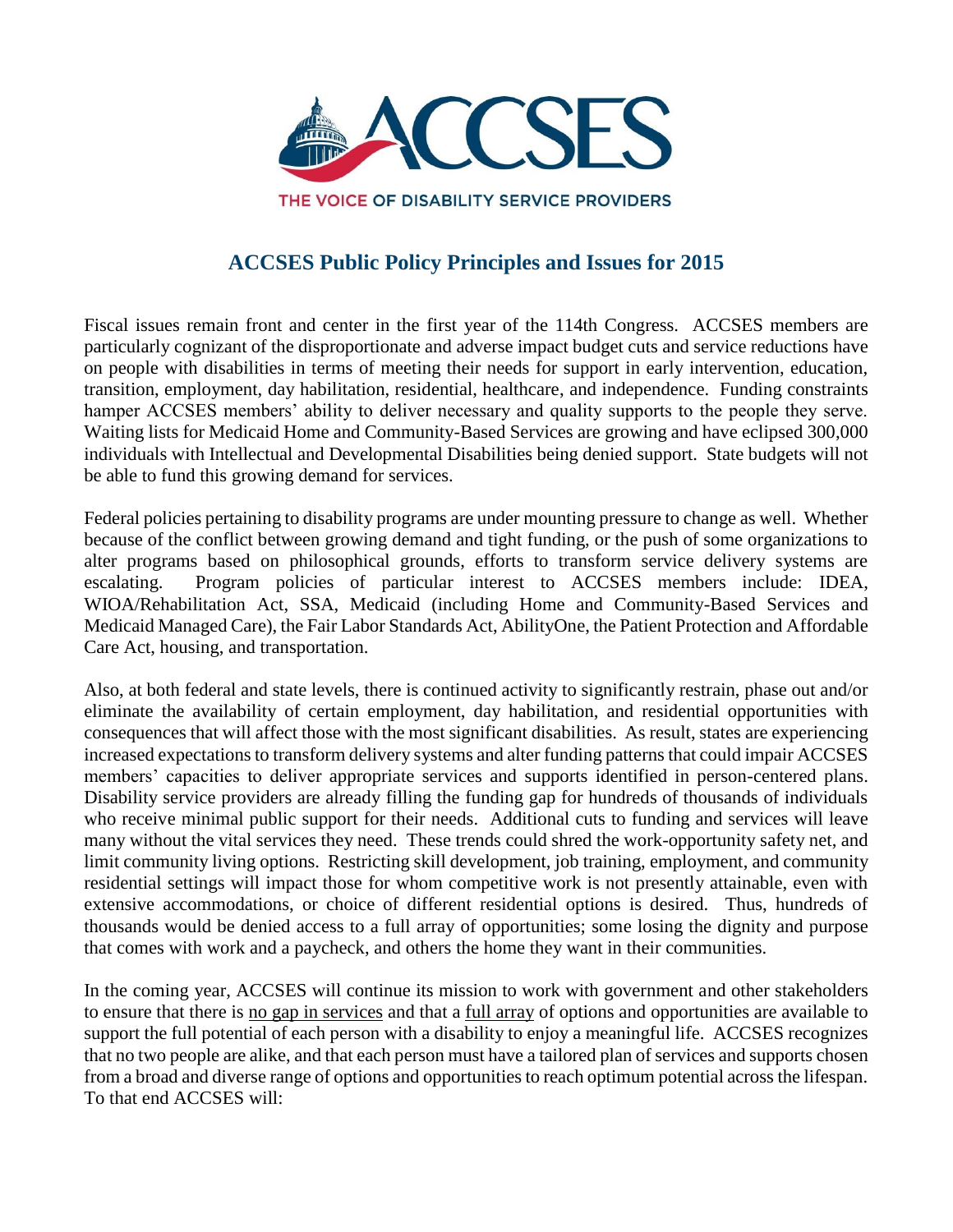- Serve as a national leader advocating for person-centered services and supports that assist people with disabilities to lead independent and fruitful lives in the most integrated community settings appropriate;
- Support legislative and regulatory efforts that promote the expansion and improvement of opportunities, choices, and community-based service options for persons with disabilities; and
- Oppose efforts that restrict, phase-out, and/or eliminate a full array of choices and opportunities for these individuals.

Consistent with our Mission, Vision, and Values, ACCSES will direct its advocacy activities toward specific goals for each of our priority areas on behalf of disability service providers, including community rehabilitation providers, and the people with disabilities we serve. ACCSES is continually proactive and collaborative in working with government and other advocacy and service organizations on our policy issues and always has our legislative team ready to respond to legislative, regulatory, and other proposals that arise. Policy changes should support and incentivize providers that serve people with disabilities. The federal government should not impede the ability to serve people with disabilities.

The ACCSES public policy team will continue to respond to member requests and monitor policy issues with important implications for disability service providers, particularly to providers who utilize the Medicaid program to provide services to people with disabilities. ACCSES will monitor and respond to policy issues that impact its members in terms of their businesses and organizations, including federal policy regarding disability service providers. The ACCSES public policy team will monitor and act as appropriate in response to non-profit organization policy, particularly as it pertains to the roll out of new employer shared responsibility requirements in the Affordable Care Act (ACA). ACCSES will monitor implementation of the ACA employer shared responsibility provisions, advocate for appropriate regulations that impact ACCSES members as employers and provide ACCSES members with guidance on compliance with the regulations.

ACCSES intends to primarily focus its efforts on the top four most pressing areas for the people with disabilities served by our members:

- **Education,**
- **Medicaid,**
- **Employment, and**
- **AbilityOne.**

The following information is subject to change based on congressional and regulatory events or other relevant circumstances.

# **I. Education**

#### **Outlook**

During the past several years, ACCSES has attempted to facilitate consensus among the disability community regarding education-related policy initiatives.

Part B of the Individuals with Disabilities Education Act (IDEA) - a state grant program - is permanently authorized. The remainder of IDEA, including the early intervention program for infants and toddlers with disabilities, is up for reauthorization. The Elementary and Secondary Education Act (ESEA), which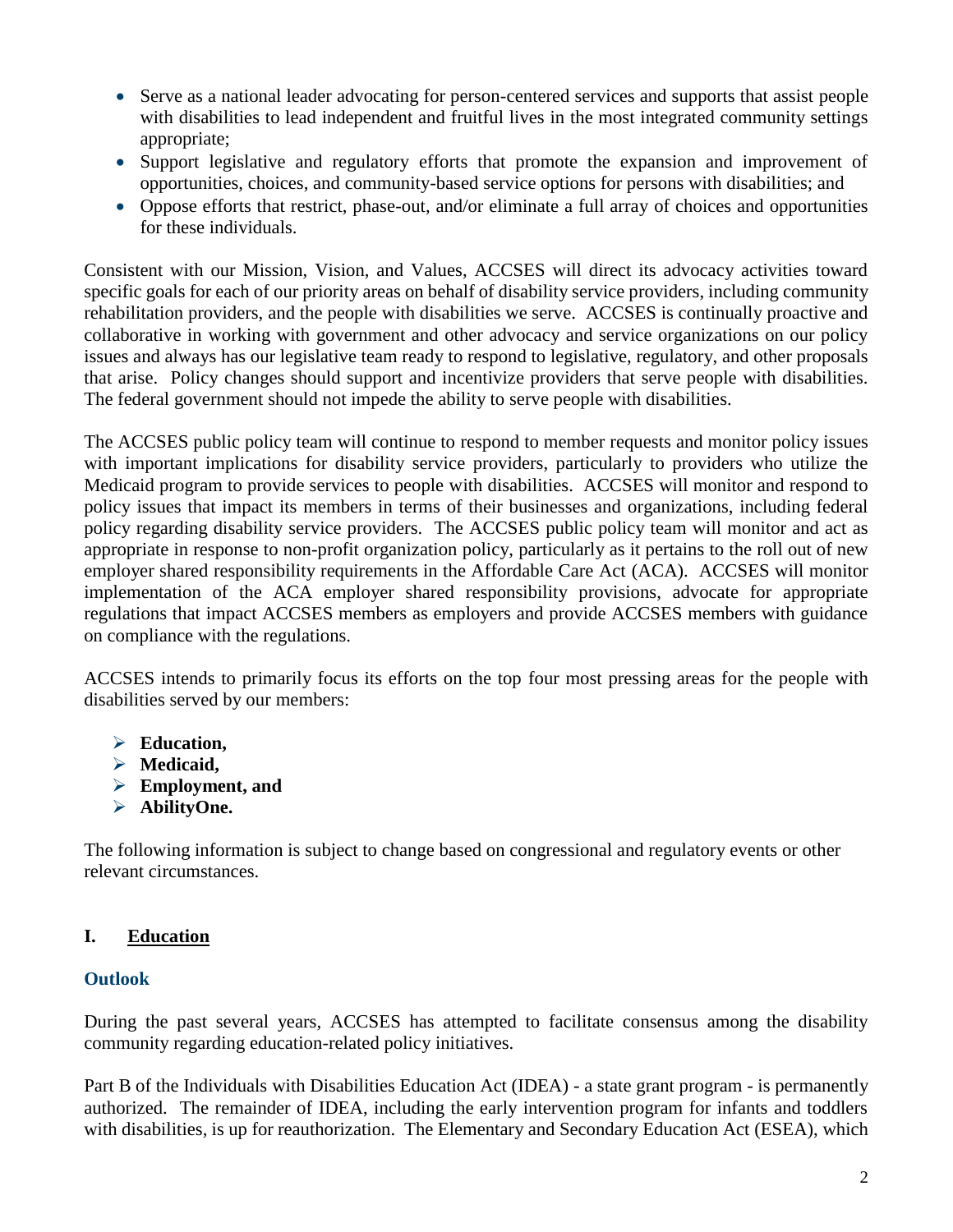was passed in 1965, authorizes federally funded education programs that are administered by the states. In 2002, Congress amended ESEA and reauthorized it as the No Child Left Behind Act (NCLB). The Department of Education has allowed states to apply for ESEA flexibility waivers around NCLB requirements.

Several bills addressing students with disabilities as well as the reauthorization of ESEA have been introduced thus far in the 114<sup>th</sup> Congress. In the House of Representatives, the major vehicle for moving ESEA reauthorization, and a major vehicle for more than 40 amendments dealing with various aspects of NCLB and disability issues, is the "Student Success Act" (HR 5). While this bill appeared to have momentum and was being developed on the House Floor into a bipartisan measure, a lack of votes to support overall passage derailed it at the end of February; its future now seems murky at best. The Senate, however, has developed a bipartisan bill under the direction of Health, Education, Labor and Pensions (HELP) Committee Chairman Lamar Alexander (R-TN) and Ranking Member Patty Murray (D-WA), that provides more positive outcomes and protections for students with disabilities.

The Departments of Education and Labor have released proposed rules for implementation of the "Workforce Innovation and Opportunity Act (WIOA)" (PL 113-128) this year. These rules will have a direct impact on the services available for people with disabilities and the operations of disability service providers. It will be critical to ensure that the new rules are consistent with the legislative intent of WIOA, and do not hinder the accessibility of services or have other unintended consequences.

# **Principles**

*The federal government should provide significant increases in funding for special education, consistent with its promises. Education programs should be provided in the least restrictive environment and be sufficiently rigorous to ensure success with the diverse and complicated needs of students with disabilities. Goal planning for each student should include an effective transition to adulthood, secondary education, and/or meaningful employment. Early childhood intervention programs under IDEA should be based upon child development principles, with a strong family component. The role of disability service providers in the provision of early intervention programs and transition programs should be expanded and improved.*

#### **Issues**

- ACCSES will monitor implementation of the Workforce Innovation and Opportunities Act (WIOA) during this Congress to ensure the rule making process preserves the ongoing role of community rehabilitation providers and preserves critical employment options for the people we serve.
- ACCSES will advocate for IDEA and ESEA reauthorizations that ensure the needs of children with disabilities are met, including the use of IDEA funds to develop and implement coordinated early intervening services for students, particularly students in kindergarten through grade 3 who have not been identified as needing special education or related services but who need additional academic and behavioral support to succeed in a general education environment.
- ACCSES will fight for increased federal funding for the basic state grant under IDEA as an investment in the future, despite recognition of federal fiscal pressures. ACCSES will advocate for special education and related services in the least restrictive environment, and advocate for expanded and improved provision of transition services at younger ages and grades.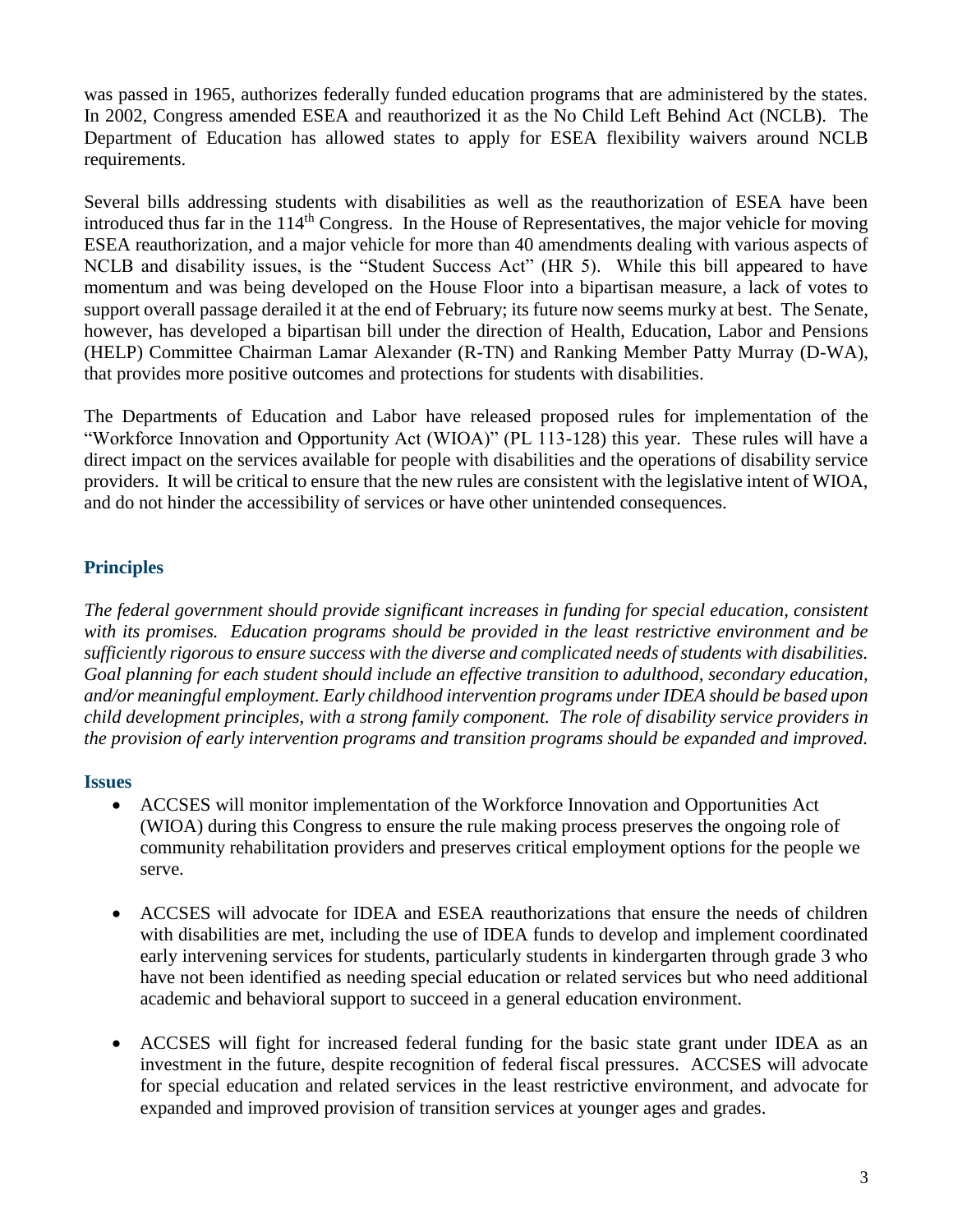- ACCSES will advocate for increased funding of early intervention services, and to retain the family-centered approach and expand the role of disability service providers in providing early intervention services.
- ACCSES will support federal grant programs that focus on transitional services and employment and explore appropriations and other strategies to establish more secure financial support for transition services, including enhancing the role of disability service providers in providing transition services and supports.
- ACCSES will support the enhancement of parent training and mentoring to maximize the investment in education and to help facilitate informed choice on behalf of their children and adolescents with disabilities.
- ACCSES will work to preserve federal student financial aid eligibility for people with disabilities.

# **II. Medicaid**

#### **Outlook**

ACCSES expects Congress and the Administration to continue to push expansion of Medicaid managed care (MMC) and other delivery reforms, including implementation of these changes for individuals with developmental and intellectual disabilities. There is an emerging interest within the Centers for Medicare and Medicaid Services (CMS) and the states in the use of Accountable Care Organizations (ACO) as a service delivery model. Implementation of the Affordable Care Act (ACA) will also continue at an exceptional pace, as the U.S. Department of Health and Human Services (HHS) oversees the activities of the health insurance exchanges and states consider, prepare for, and implement a significant expansion of the Medicaid program.

Congress continues to struggle with long-term care policy. Medicaid provides the bulk of the country's long-term services and supports (LTSS), and some policymakers are looking to either establish a new entitlement program for LTSS or to add a new LTSS benefit to Medicare, similar to how a hospice benefit was added to the program.

Many states have opted to provide LTSS in the home and community under Medicaid waivers. States also have participated in a number of Medicaid demonstrations aimed at caring for people in their home and community. For example, the Money Follows the Person Demonstration, first authorized by Congress as part of the Deficit Reduction Act of 2005 and then extended in 2010 through the ACA, is designed to transition people living in long-term care institutions into the community and to change state policies so that Medicaid funds for long-term care services and supports can "follow the person" to the setting of his or her choice.

In 2012, The Administration combined multiple agencies: The Office on Aging, the Administration on Intellectual and Developmental Disabilities and the HHS Office on Disability, which ran the Community Living Initiative tasked with expanding home and community-based services for people with disabilities, into one agency called the Administration on Community Living (ACL). The ACL continues to become more involved in HCBS issues and provides another venue from which to communicate more effectively with CMS on HCBS issues.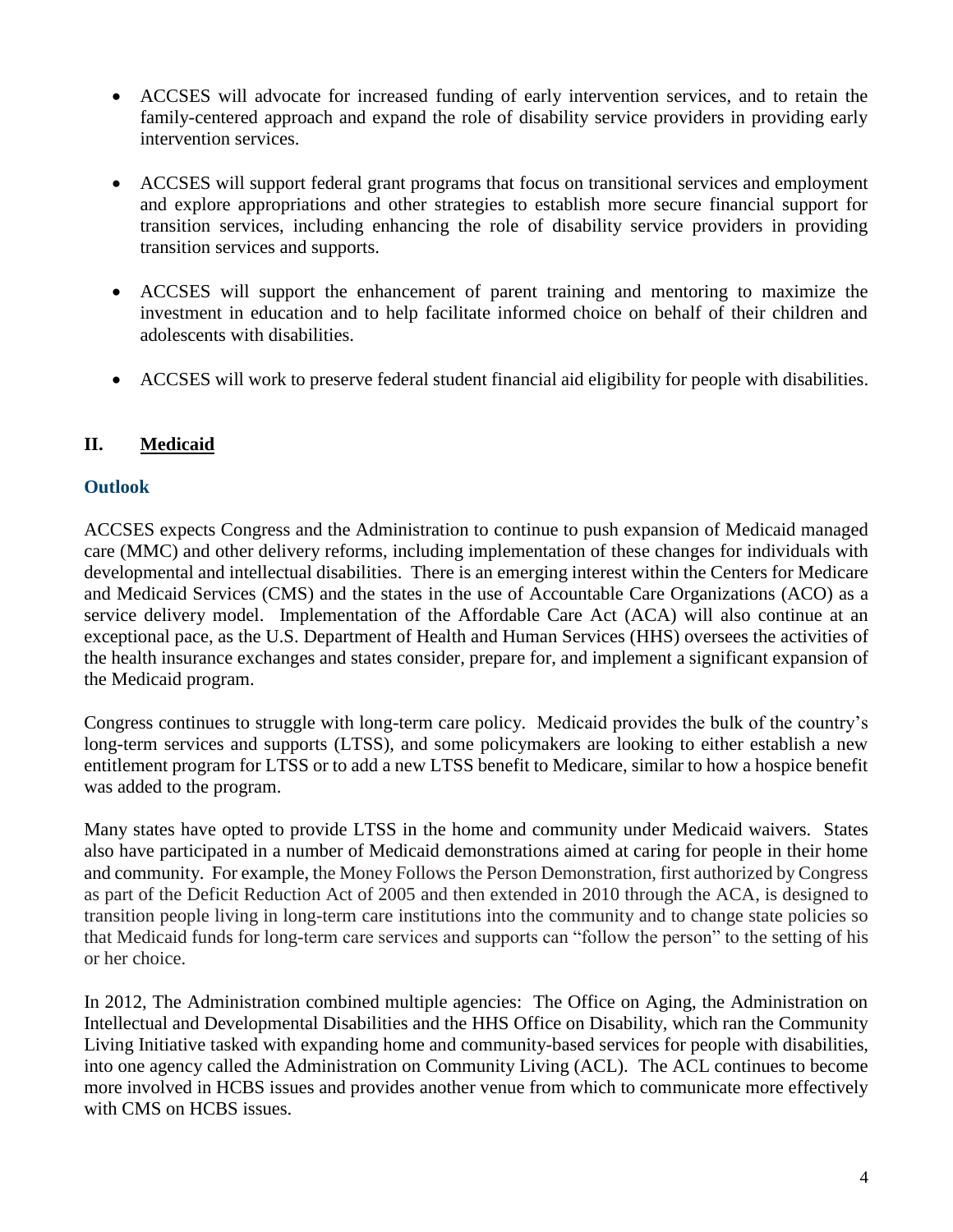With the economy under great pressure, and as the demographics of an aging population drives demand while resources are stretched, changes in the long-term care system may result in unintended consequences. For individuals with intensive support needs, including 24-hour supervision and professional services like nursing care, adequate care options must continue to be available including appropriate settings where high level-of-care needs can be met.

# **Principles**

*The federal and state governments should maintain public support and adequate funding of Medicaid and Medicare, two of the largest programs in the country that assist people with disabilities to maintain healthy, functional, and independent lives. Medicaid should continue to cover benefits that include the full array of services necessary to maintain function and independent living, not simply serve acute health care needs. The bias in health care should be toward home and community-based care with access to service delivery programs rather than institutional care, consistent with the principles of informed choice and person-centered planning. People with disabilities should have access to health care practitioners who understand their unique needs and challenges and who practice in facilities that are accessible. Rehabilitation and habilitation providers should be entitled to receive appropriate and timely reimbursement in order to meet the needs of the people they serve.*

*All federal policies shall support the rights of people with disabilities to make individual choices that affect their lives, including living, working, and functioning in the community. The federal government must help to ensure that long-term services and supports for people with disabilities are person-centered and available in the community. The federal government must continue to have a strong role in assuring and funding community-based residential supports for people with disabilities. People with disabilities must have access to assistive technology in order to maximize their ability to live independently and function in the community. There must be accessible and safe transportation available for people with disabilities.*

#### **Issues**

- ACCSES will defend individuals' access to the services and supports they need to live, work, and play in their communities. We will not allow the federal government and states to balance their budgets by eliminating life giving services and supports that people with disabilities rely on.
- ACCSES will protect Medicaid programs for people with disabilities, and will fight attempts to reduce services and hurt people in MMC programs that are driven by corporate profits and supported by the short-term thinking of some politicians.
- ACCSES will work to ensure that any efforts to include people with disabilities in managed care arrangements, particularly with respect to Medicaid long-term services and supports, adequately address concerns with a state's ability and capacity to serve people with disabilities and maintain the types of Medicaid benefits currently available under Medicaid waivers and demonstration projects.
- ACCSES will monitor the development and utilization of the ACO model and disseminate relevant information to the field.
- ACCSES will defend individuals with disabilities access to Medicaid and will oppose federal or state proposals to eliminate or reduce support for Medicaid by decoupling the federal entitlement,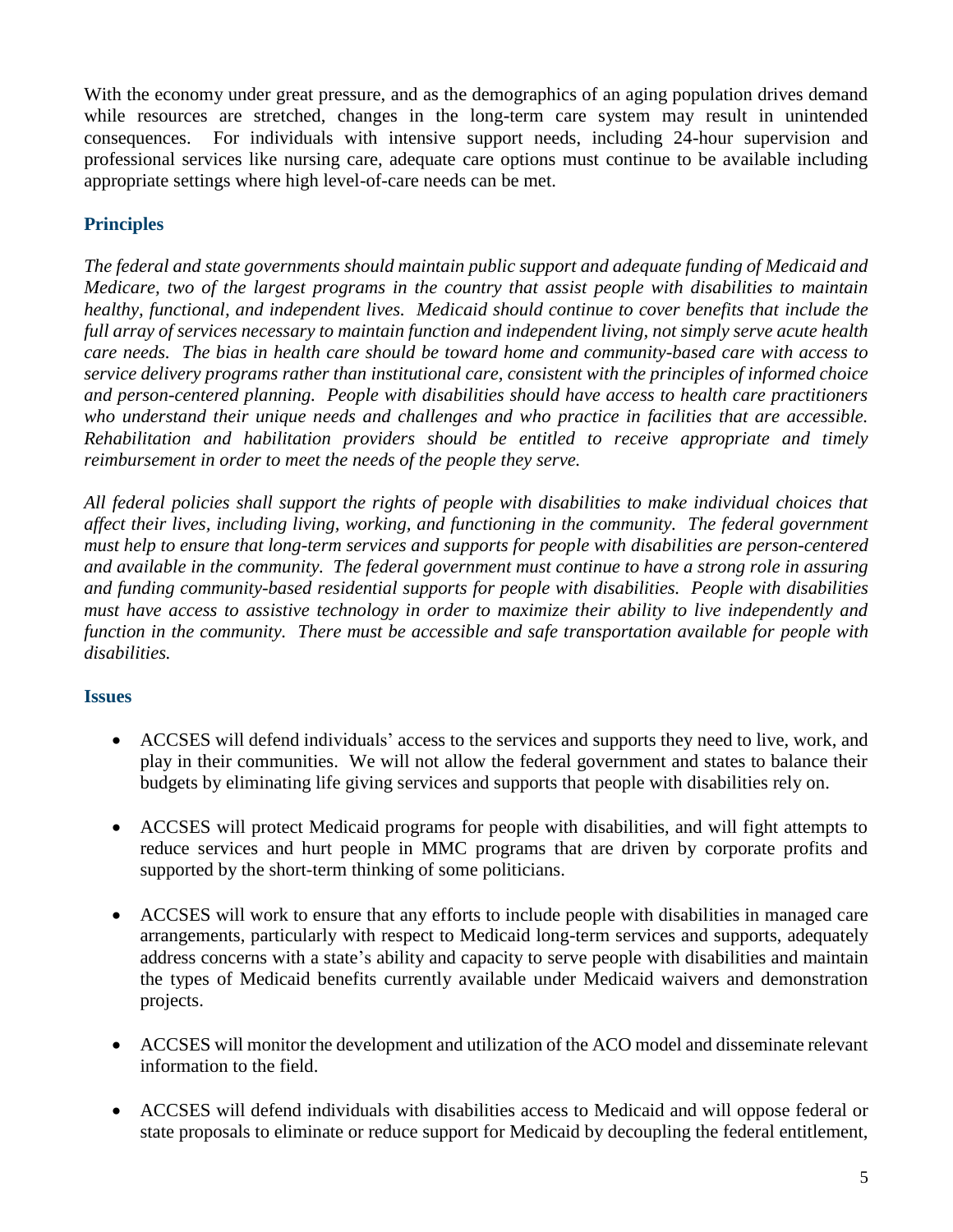capping the federal share of Medicaid costs, block granting the program, or repealing the Medicaid expansion, and other mechanisms that seek to reduce the federal commitment to Medicaid services for people with disabilities.

- ACCSES will ensure its members are a recognized part of care coordination efforts by HHS, along with the medical community. ACCSES will highlight the cost-effectiveness of its services, as opposed to expensive interventions such as the emergency room.
- ACCSES will ensure that the regulations and sub-regulatory guidelines implementing the Medicaid HCBS program are clarified to enhance the full array of service options consistent with informed choice and person-centered planning.
- ACCSES will assess each new step of implementation of the ACA, including benefits coverage by qualified health plans and Medicaid alternative benchmark plans, for the benefit of coverage of home and community-based benefits and habilitation benefits, and lead opposition to potential threats to optional services under Medicaid waivers.
- ACCSES will promote independent, community living by developing relationships with ACL staff and political appointees and commenting on agency programs.
- ACCSES will ensure that an appropriate array of long-term care services, supports and settings are adequately funded and available to meet the needs and choices of individuals, including those who require intensive levels of care.
- ACCSES will monitor and support the efforts of CMS and state programs that offer funding for assistive technology that help individuals transition from institutions and into the community.
- ACCSES will monitor implementation of the ACA employer shared responsibility provisions, advocate for appropriate regulations that impact ACCSES members as employers and provide ACCSES members with guidance on compliance with the regulations.

#### **III. Employment**

#### **Outlook**

During the past several years, ACCSES has attempted to facilitate consensus among the disability community regarding employment-related policy initiatives. Despite our best efforts, the disability community is often divided in how best to achieve the goals of disability employment policy articulated in the ADA (equality of opportunity, full participation, independent living, and economic selfsufficiency). This discord has manifested in competing approaches on issues including reauthorization of the Rehabilitation Act, prevocational services and the definition of "integrated setting" under the Medicaid Home and Community-Based Services program, Section 14(c) of the Fair Labor Standards Act, and the AbilityOne program. We expect that this discord will continue during the year.

There has also been a disturbing trend in recent years showing an increase in individuals with intellectual and developmental disabilities (I/DD) served in day habilitation programs and declining numbers served in employment programs. A 2012 report from the [Institute for Community](http://statedata.info/statedatabook/) Inclusion and studies on national HCBS Waiver spending, suggest that in many states, employment-related services funded by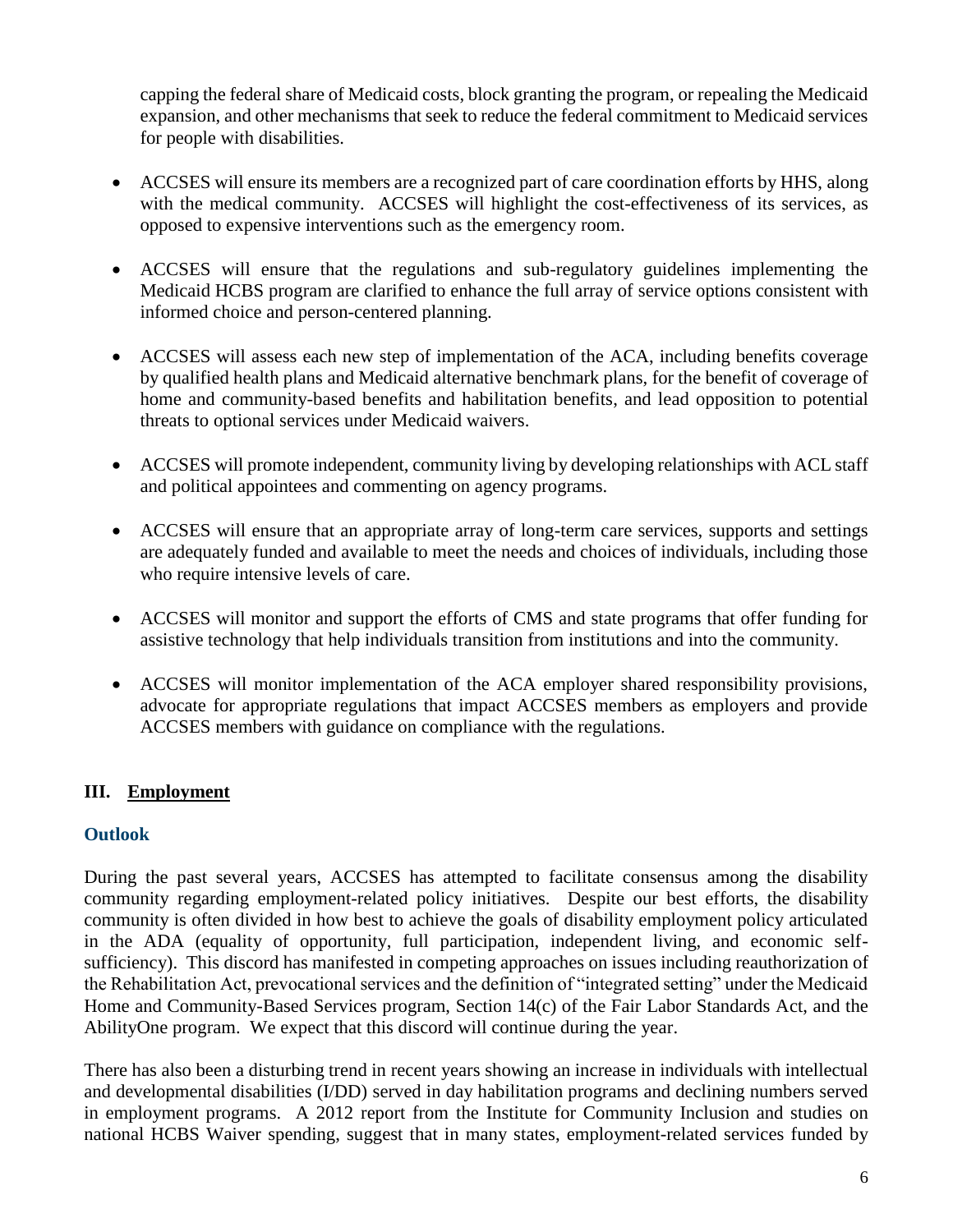Medicaid for people with I/DD are declining while non-work day services are increasing. ACCSES is concerned that state agencies, in response to formal and informal directives from CMS, are adopting policies that are having the effect of reducing support for employment options such as paid work in skill development centers and supported employment.

The "Workforce Innovation and Opportunity Act (WIOA)" (PL 113-128) was enacted in 2014 and created the seventeen member panel known as the Advisory Committee on Increasing Competitive Integrated Employment for Individuals with Disabilities (ACICIEID). The mission of the ACICIEID is to prepare findings and recommendations to the Secretary of Labor on (1) ways to increase the employment opportunities for individuals with intellectual or developmental disabilities or other individuals with significant disabilities in competitive integrated employment; (2) the use of the certificate program carried out under Section 14(c) of the FLSA for the employment of individuals with intellectual or developmental disabilities, or other individuals with significant disabilities; and (3) ways to improve oversight of the use of such certificates. ACCSES will monitor implementation of changes in the workforce system and engage the work being done by the ACICIEID prior to its submission of recommendations to the Secretary.

# **Principles**

*ACCSES believes in the dignity of work. Work is a valued activity for both the individual and society. Work provides both tangible benefits (greater independence and economic self-sufficiency) and intangible benefits (purpose, dignity, self-esteem, and sense of accomplishment). Public policy should promote the expansion and improvement of meaningful employment opportunities for people with disabilities who desire to work. Public policy must aggressively encourage employers to hire and accommodate people with disabilities in a variety of work settings. Government programs must fund services and supports which ensure that a full array of employment opportunities is available for persons with disabilities. Public policy must facilitate appropriate training and accommodations for community-based, integrated employment--the presumed option should be competitive integrated employment. The full array of options should also include employment in skill development centers. Individuals must be permitted to exercise their informed choice of the employment option that is consistent with their strengths, needs, interests, abilities, and capabilities.*

*The federal government should provide significant increases in funding for special education, consistent with its promises. Education programs should be provided in the least restrictive environment and be sufficiently rigorous to ensure success with the diverse and complicated needs of students with disabilities. Goal planning for each student should include an effective transition to adulthood, secondary education, and/or meaningful employment. Early childhood intervention programs under IDEA should be based upon child development principles, with a strong family component. The role of disability service providers in the provision of early intervention programs and transition programs should be expanded and improved.*

#### **Issues**

- ACCSES will monitor implementation of the Workforce Innovation and Opportunities Act (WIOA) during this Congress to ensure the rule making process preserves the ongoing role of community rehabilitation providers and preserves critical employment options for the people we serve.
- ACCSES will promote the reauthorization of the Work Incentives Planning and Assistance Act (WIPA) program.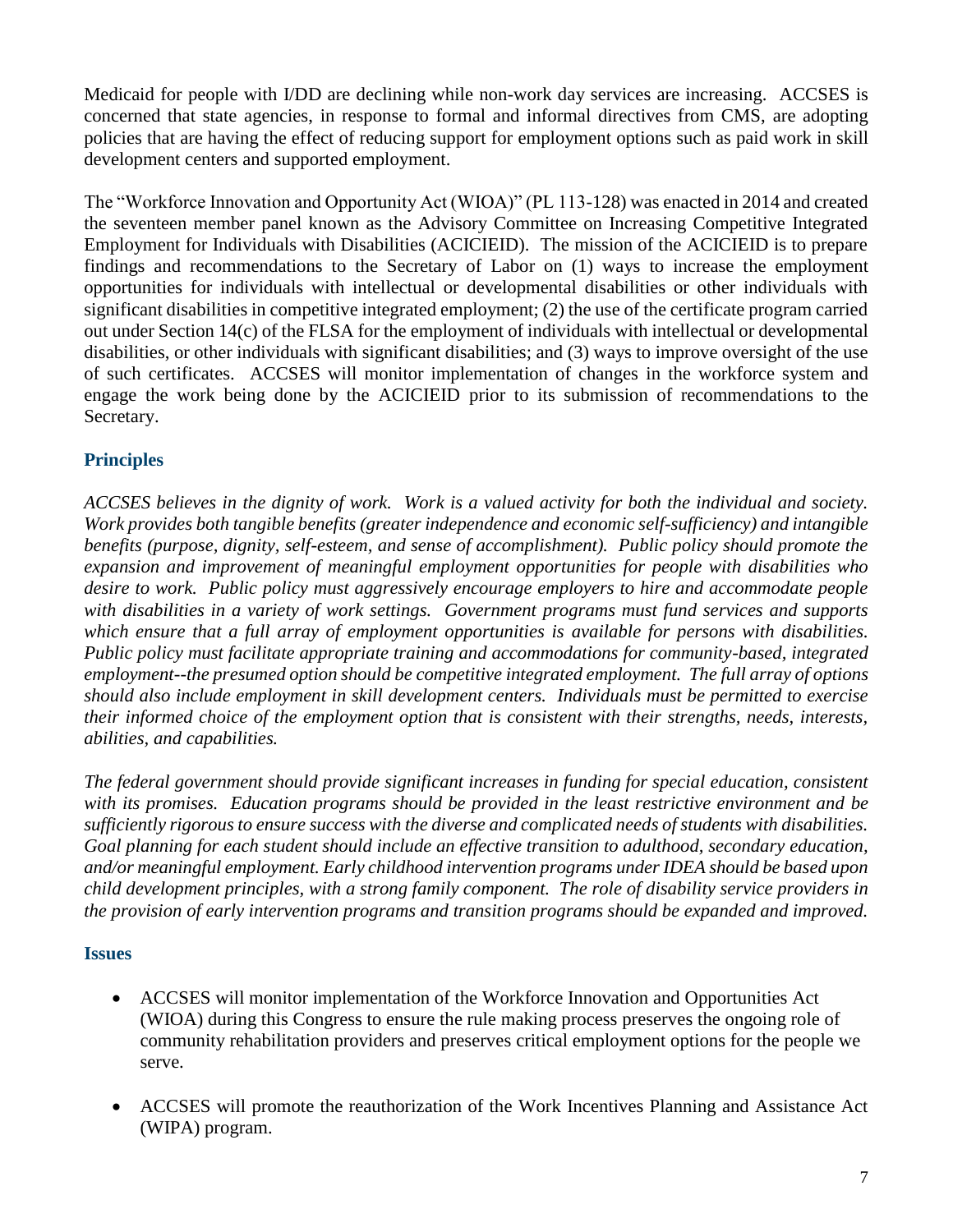- ACCSES will advocate for public policies that foster better jobs, wages, and working conditions for individuals with disabilities, including individuals with the most significant disabilities. ACCSES will lead the charge to defend individuals' with disabilities right to have access to employment options and opportunities that represent the fullest expression of their vocational strengths, priorities, needs, abilities, and capabilities.
- Some individuals with the most significant disabilities may not be able to meet productivity standards established by an employer, even with the provision of reasonable accommodations. Section 14(c) of the Fair Labor Standards Act enables hundreds of thousands of people with the most significant disabilities to be paid for their efforts commensurate with their levels of productivity. ACCSES protects the choice of people with the most significant disabilities to engage in economic activity and to be paid in accordance with Section 14(c). ACCSES will oppose the phase out or repeal of Section 14(c). ACCSES fully supports aggressive enforcement of Section 14(c).
- ACCSES will ensure that the Department of Justice (DOJ) recognizes the need to maintain a range of choices and opportunities that reflect the needs and desires of the individual and the employment-related recommendations of the treatment professionals. ACCSES will ensure that DOJ adopts state employment-related policies, practices, and procedures that comply with the ADA's most integrated setting appropriate mandate and the Olmstead Supreme Court decision.
- ACCSES will support efforts to ensure the Work Opportunity Tax Credit (WOTC) continues to be available as an incentive for employment of people with disabilities.
- ACCSES will support federal grant programs that focus on transitional services and employment and explore appropriations and other strategies to establish more secure financial support for transition services, including enhancing the role of disability service providers in providing transition services and supports.

# **IV. AbilityOne**

# **Outlook**

In 1938, the Wagner-O'Day Act was passed under President Franklin D. Roosevelt in order to provide employment opportunities for people who are blind by authorizing them to manufacture mops and brooms to sell to the federal government. In 1971, under the leadership of Senator Jacob Javits, Congress amended this Act [\(41 U.S.C. 46-48c\)](http://www.abilityone.gov/laws,_regulations_and_policy/jwod.html) to include people with severe disabilities and allow the program to also provide services to the federal government. Under the oversight of the AbilityOne Commission (Commission), and over 70 years later, this extraordinary socioeconomic program provides federal customers with a wide array of quality products and services, while providing employment for thousands of people with severe disabilities.

The AbilityOne Program (Program) sales and services to the Federal Government are valued at more than \$2 billion. While the Program continues to experience growth in wages paid to its more than 40,000 employees, Program sales to the federal government account for less than one percent of all federal procurement dollars spent. The U.S. Government Accountability Office (GAO) concluded in a 2013